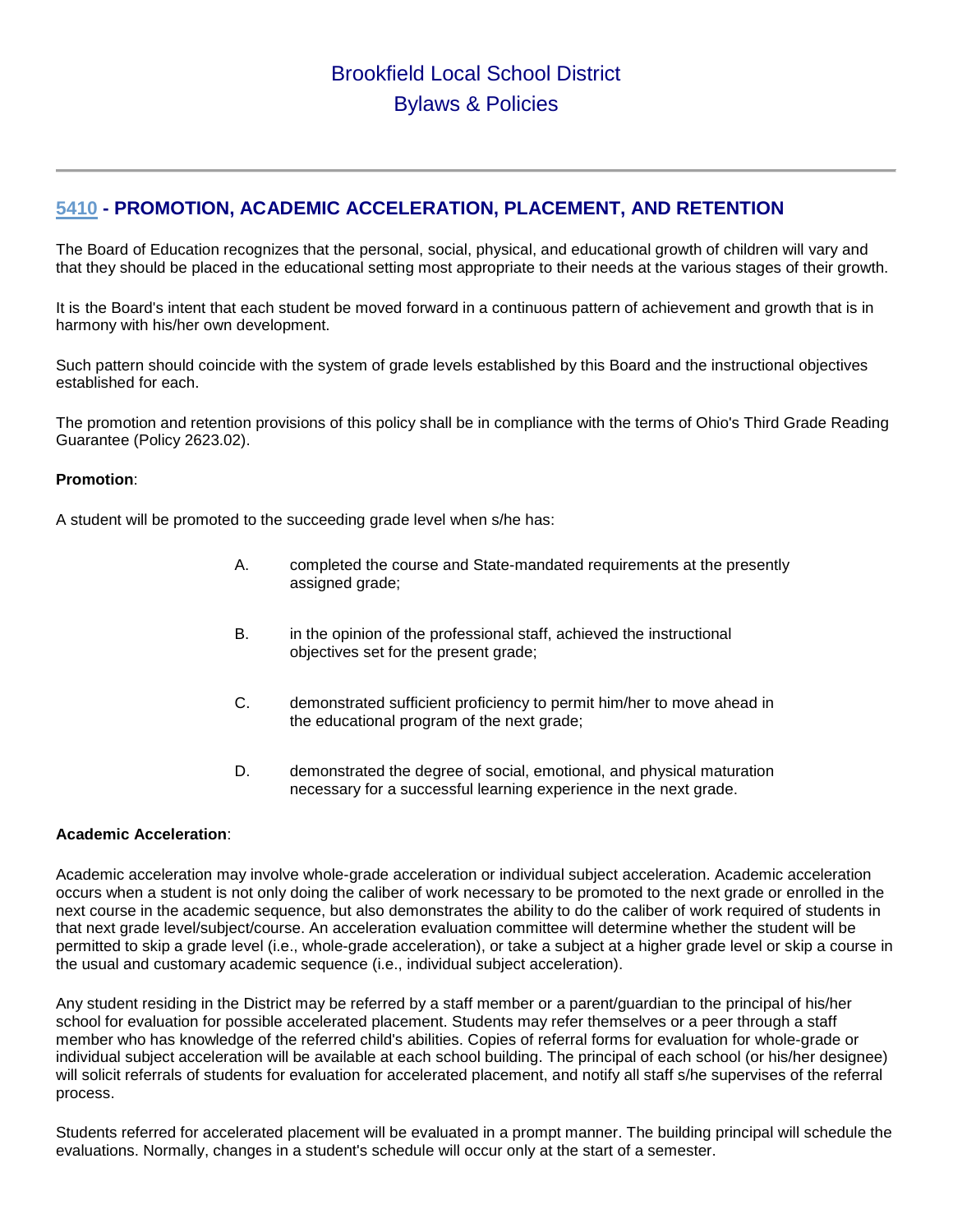Before a student is evaluated for accelerated placement, the principal (or his/her designee) shall obtain written permission from the student's parent/guardian.

Evaluations related to referrals that occur during the school year will ordinarily be completed and a written report issued within forty-five (45) calendar days. Evaluations related to referrals that occur at the end of a school year or during the summer will be completed and a written report issued either before the end of the school year, if possible, or within fortyfive (45) calendar days of the start of the next school year.

Upon referral, the student's principal (or his/her designee) shall convene an acceleration evaluation committee to determine the appropriate learning environment for the referred student. This committee shall include the following:

- A. a parent/guardian, or a representative designated by that parent/guardian
- B. a gifted education coordinator or gifted intervention specialist, or if neither is available, a school psychologist or guidance counselor with expertise in the appropriate use of academic acceleration may be substituted
- C. a principal or assistant principal from the child's current school
- D. a current teacher of the referred student
- E. a teacher at the grade level or course to which the referred student may be accelerated

The acceleration evaluation committee shall be responsible for conducting a fair and thorough evaluation of the student. The acceleration evaluation committee will consider the student's own thoughts on possible accelerated placement in its deliberations. In the event that career-technical programs are considered for acceleration, a career-technical educator shall be consulted as a part of the evaluation.

Students considered for whole-grade acceleration will be evaluated using an acceleration assessment process approved by the Ohio Department of Education.

Students considered for individual subject acceleration will be evaluated using a variety of data sources, including measures of achievement based on State academic content standards (in subjects for which the State Board of Education has approved content standards) and consideration of the student's maturity and desire for accelerated placement.

The acceleration evaluation committee shall issue a written decision on the outcome of the evaluation process to the principal and the student's parent/guardian. This notification shall include instructions for appealing the decision.

Appeals must be made in writing to the Superintendent within thirty (30) calendar days of the parent/guardian receiving the committee's decision. The Superintendent or his/her designee shall review the appeal and notify the parent/guardian of his/her decision within thirty (30) calendar days of receiving the appeal. The Superintendent or his/her designee's decision shall be final.

If the student is recommended for whole-grade or individual subject acceleration, the acceleration evaluation committee will develop a written acceleration plan. The parent/guardian shall be provided with a copy of the plan. The plan shall specify:

- A. placement of the student in an accelerated setting;
- B. strategies to support a successful transition to the accelerated setting;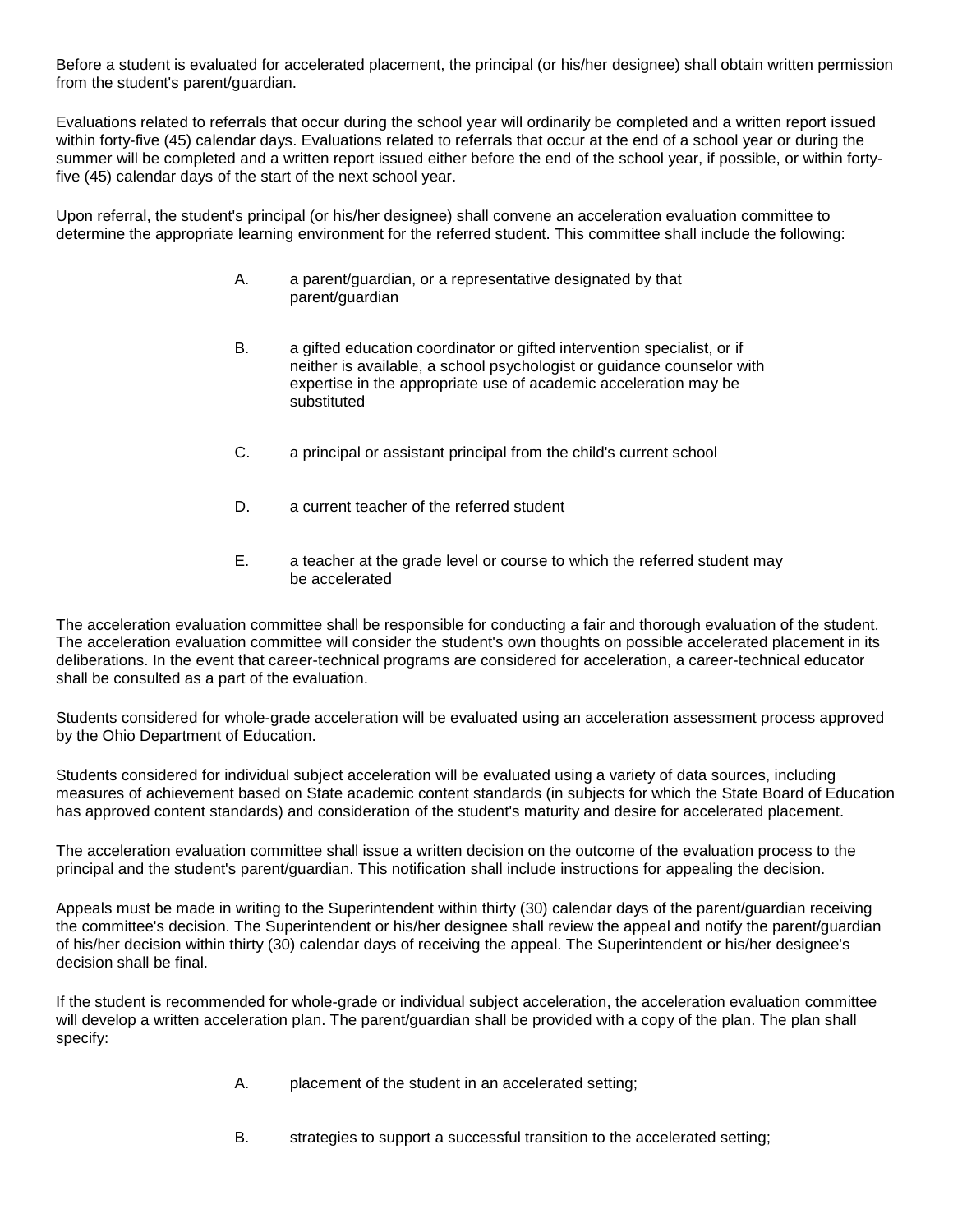- C. requirements and procedures for earning high school credit prior to entering high school (if applicable); and,
- D. an appropriate transition period for accelerated students.

A school staff member will be assigned to oversee implementation of the acceleration plan and to monitor the adjustment of the student to the accelerated setting.

At any time during the transition period, a parent/guardian of the student may request in writing that the student be withdrawn from accelerated placement. In such cases the principal shall remove the student from the accelerated placement without repercussions.

At any time during the transition period, a parent/guardian may request in writing an alternative accelerated placement. In such cases, the principal shall direct the evaluation committee to consider other accelerative options and to issue a decision within thirty (30) calendar days of receiving the request. If the student will be placed in a different accelerated setting from that initially recommended, the student's acceleration plan shall be revised accordingly, and a new transition period shall be specified.

At the end of the transition period, the accelerated placement shall become permanent. The student's record shall be modified accordingly, and the acceleration implementation plan shall become part of the student's permanent record to facilitate continuous progress through the curriculum.

## **Retention**:

A student may be retained at his/her current grade level when s/he has:

- A. in the opinion of the professional staff, failed to demonstrate proficiency in mathematics and reading the core subjects of science, social studies, and language arts;
- B. in the opinion of the professional staff, failed to achieve the instructional objectives set forth at the current grade level that are requisite for success at the succeeding grade level;
- C. scored below proficient level on any State-mandated test.

A student may be placed at the next grade level when retention would no longer benefit the student.

The Superintendent shall develop administrative guidelines for promotion, placement, and retention of students that:

- A. require the recommendation of the relevant staff members for promotion, placement, or retention;
- B. require that parents are informed in advance of the possibility of retention of a student at a grade level;
- C. assure that efforts will be made to remediate the student's difficulties before s/he is retained;
- D. require that a student be retained if s/he is truant for ten percent (10%) or more of the required school days and has failed at least two (2)